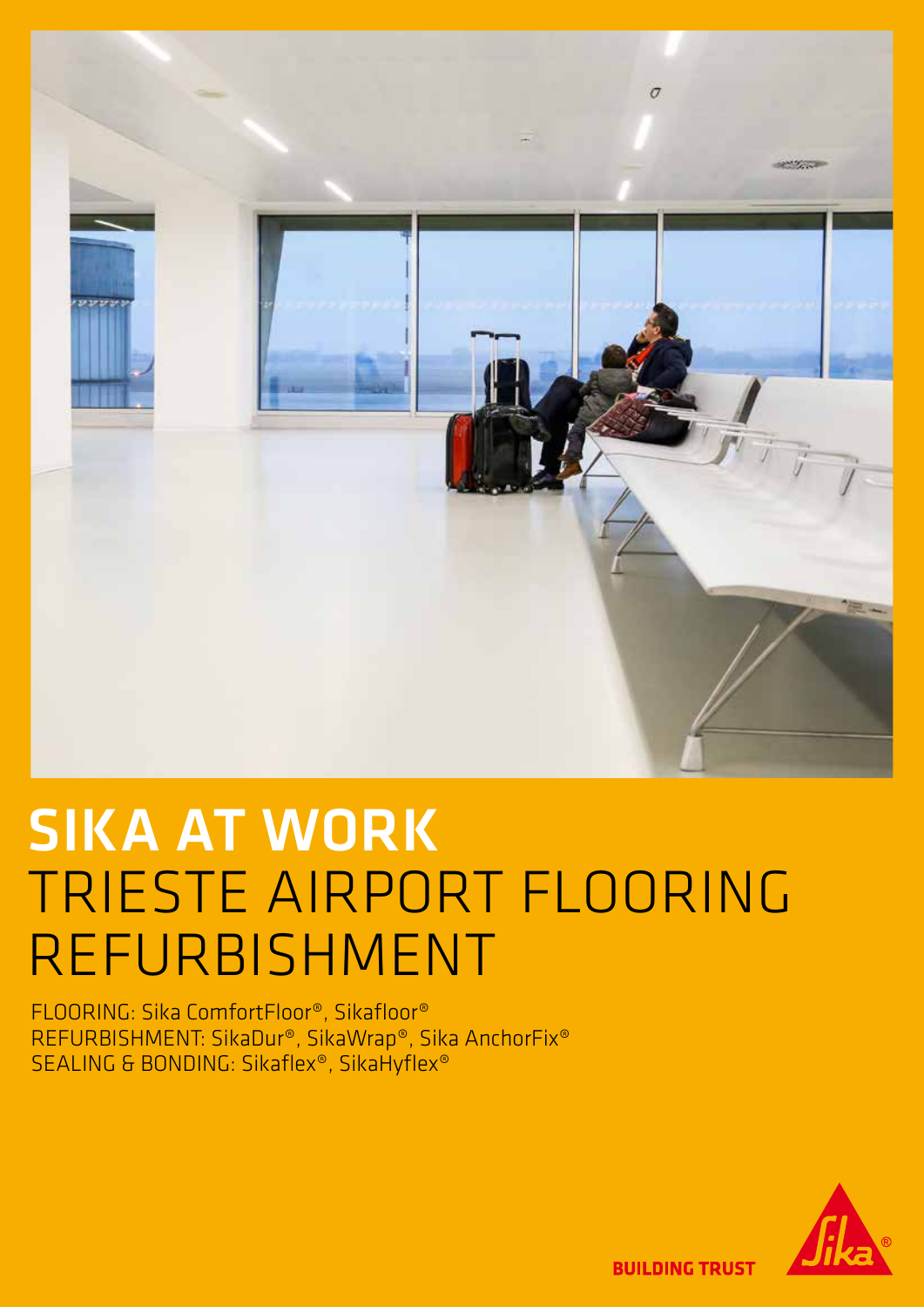Sustainable solutions in accordance with the Life Cycle Assessment (LCA)

#### PROJECT DESCRIPTION

The project for the intermodal hub annexed to Trieste Airport is one of the most important objectives outlined by the Friuli Venezia Giulia Region in its regional transport plan in recent years. It represents the desire to achieve a strategic location that integrates the local and suburban public transport system. The infrastructure is a public work, carried out with funds that derive from EU and regional funding, built to improve accessibility of the airport.

The project, prepared by the Planning Office of Società di Gestione Aeroporto Friuli Venezia Giulia S.p.A., extends from the straight line comprising the pedestrian footbridge which, after crossing the state road, connects the airport to the car parks, the bus terminal and the train station.

As notified to the European Commission, the design includes: a new train station, a bus terminal for 16 lines, a car park with a capacity of 1,500 cars, 500 of them in a multi-story car park, connected by slip roads and internal roads. In this context, the hub will allow the interchange between the various means of transport (bus, car and train), permitting the improvement of the public transport system and improving the passenger mobility service in Friuli Venezia Giulia.

The work aims to be in line with the objectives set out in the White Paper on European transport policy in 2001, which encourages the use of environmentally friendly means of transport to develop alternatives to road transport. From a strategic viewpoint, the hub is meant to represent the centre of regional intermodality and the interchange hub at the service of local mobility. The work will bring benefits for the Friuli Venezia Giulia region and the economic and social system with positive effects, in overall terms, on the efficiency of the regional transport system and, specifically, in terms of the increase in the number of airport passengers.

#### CUSTOMER'S REQUEST

Given the importance of the construction of the new Intermodal Hub, Trieste airport was equally in need of major restyling and some refurbishment work. The customer's request was first and foremost to replace most of the existing flooring, which was made up of old tiles, with a continuous resinous flooring that, in addition to providing superior styling value, proved modern in its appearance, owing to the absence of any joints that would mean easy cleaning, mechanical strength, elasticity and low VOC emissions during installation. Initially the customer had thought of a solution involving coating the existing tiles with epoxy paint, but this type of solution would not have had the characteristics desired initially, since the system was not elastic and would have had limited resistance to surface scratches. The customer also wanted to perform several maintenance works in the airport (e.g. structural rein-



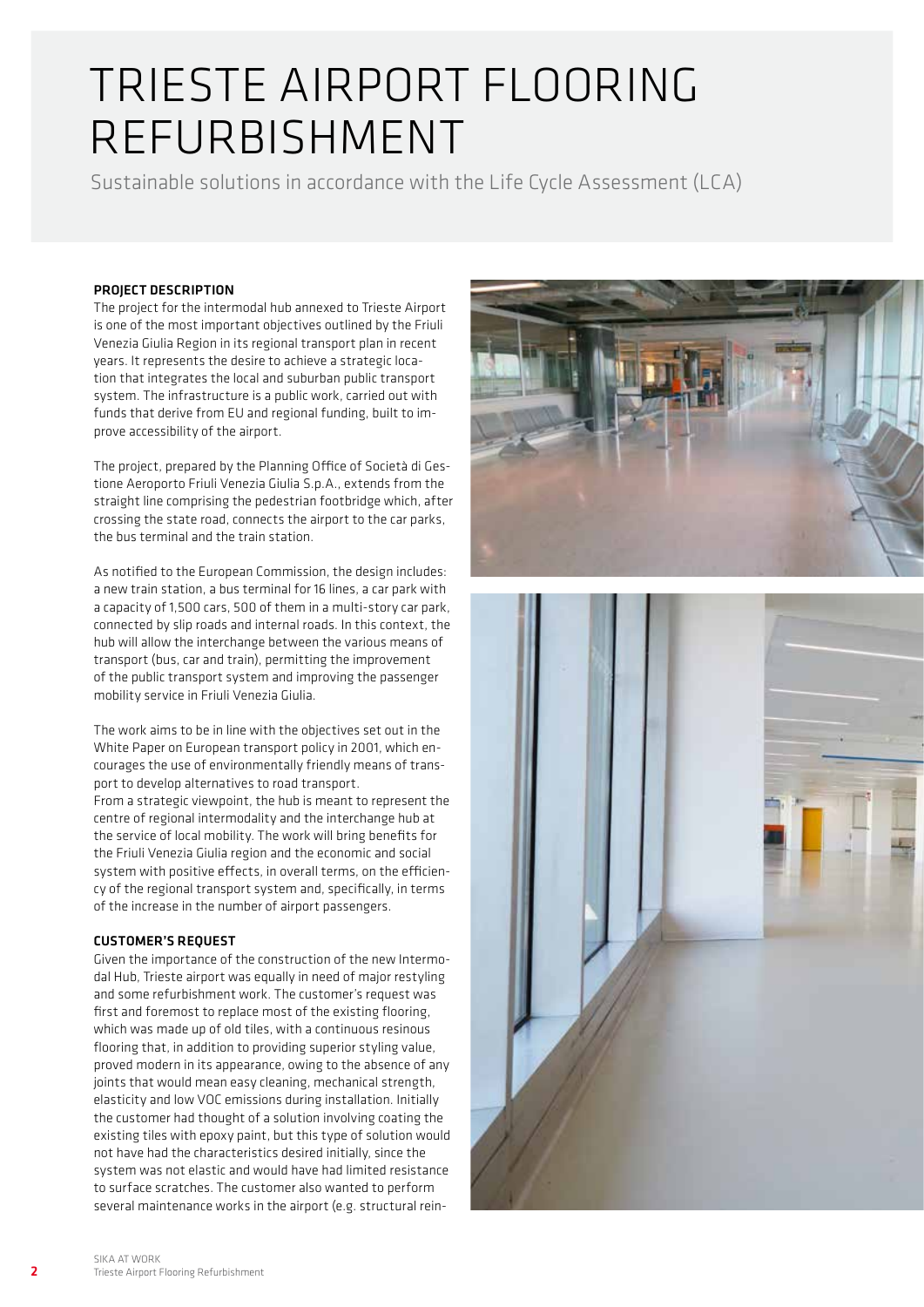forcement of reinforced concrete pillars and beams, reinforcement of joints between beams and pillars, etc.).

#### SIKA SOLUTION

Given the customer's requests and the passage every year of approx. 700,000 people (2,500 people per day), Sika created a system consisting of colored and elastic polyurethane resins: Sika ComfortFloor® PS-23.

Prior to installation of the actual resin flooring, the entire old tile flooring had to be removed. With shot blasting and sanding all the adhesive residue remaining on the substrate was entirely eliminated. Once all the dust had been removed, the concrete substrate was primed with Sikafloor®-156 thickened with quartz sand at a consumption rate of about 0.4 kg/m<sup>2</sup>. Once the primer had hardened, colored, elastic and low VOC

emission two-component polyurethane resin was applied, namely Sikafloor®-330, with a consumption of 2.8 kg/m² for a total thickness of 2 mm. Since this product is self-leveling, and easy to apply, it is perfect for large surfaces in a short space of time.

The following day the flooring was protected by a finishing layer comprising a water-based, colored, matt polyurethane resin, i.e. Sikafloor®-305 W, with a consumption of approx. 0.15 kg/m² per coat.

Thanks to the low VOC emission levels of all the abovementioned products, the airport has been able to continue its normal activity without having to close or divert passengers to other gates due to the emissions of solvents that would normally be expected.

![](_page_2_Picture_7.jpeg)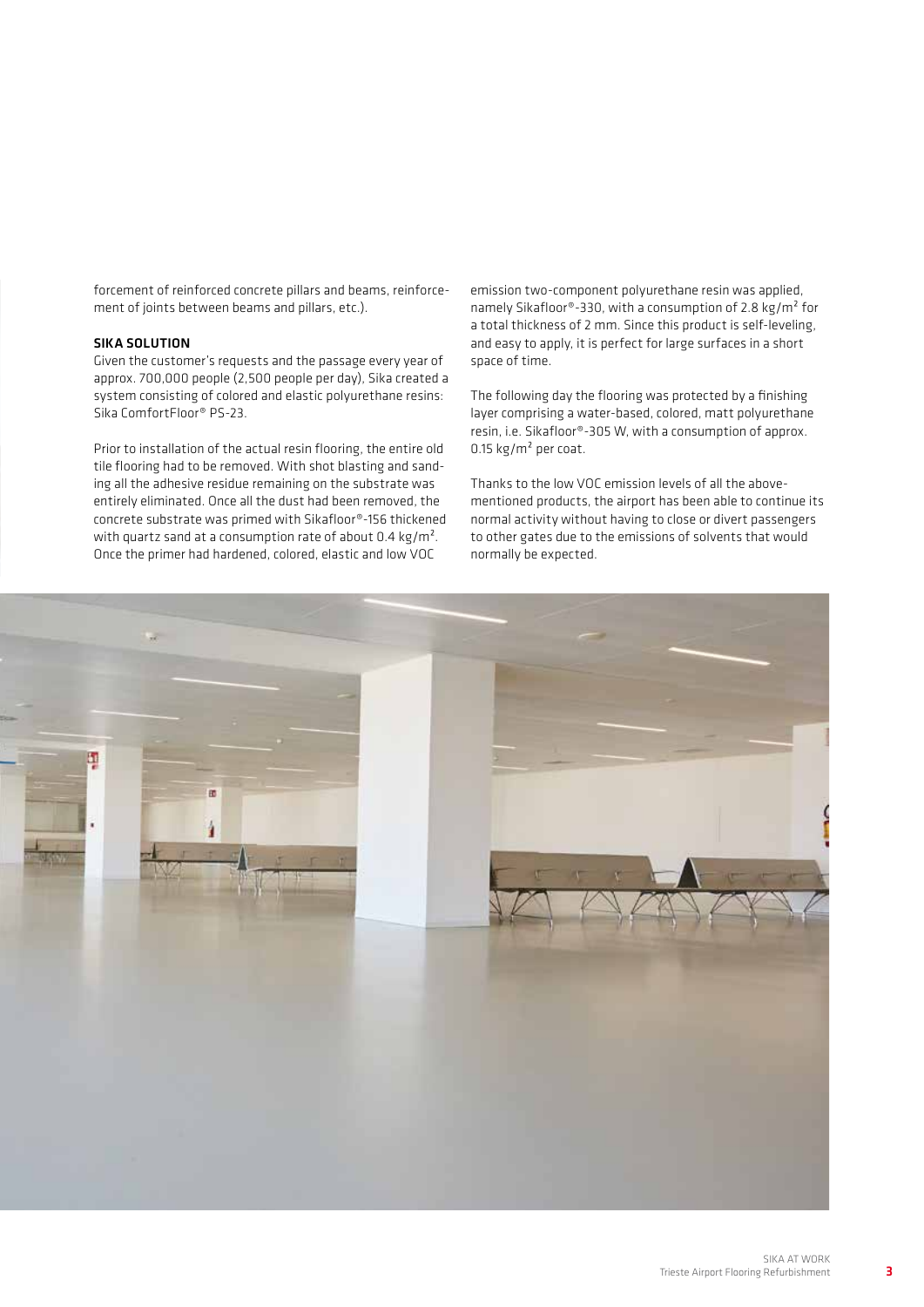Sustainable solutions in accordance with the Life Cycle Assessment (LCA)

The Sika ComfortFloor® PS-23 system is one of Sika's principal systems. This system is devised specifically for all those areas with high pedestrian traffic, considering its countless characteristics, such as:

- Resistance to furniture leg movement: no damage after 25,000 cycles (EN 425:1994)
- Tensile strength: approx. 8 MPa (DIN 53504)
- Elongation at break: approx. 150% (DIN 53504)
- Fire reaction: Bfl-s1 (EN 13501-1)
- Cigarette burn resistance: Class 4 (EN 1399)
- Impact sound reduction: 2 dB (EN ISO 140-8)
- Slip resistance: R10/R11 (DIN 51130)

As regards the toilet facilities, the customer picked the Sikafloor Multidur® ES-14 epoxy system, given that these locations are more susceptible to chemical attack. All the old floor tiles were removed and, with shot blasting and sanding all the adhesive residue was removed.

Once the substrate was ready, the whole flooring was primed with two layers of Sikafloor®-156 thickened with quartz sand, at a consumption rate of about  $0.4 \text{ kg/m}^2$ . On the second coat of primer, a slight dusting of quartz sand was performed in order to have a slightly non-slip surface on the final flooring. Once the primer had hardened and the excess sand had been

removed with a sanding machine, the colored two-component epoxy resin Sikafloor®-264 was applied, at a consumption rate of approx.  $0.3 \text{ kg/m}^2$ . The same system used for the floor was applied on the walls of the toilet facilities, but during the mixing phase of each product, the Sika® Extender T thickening agent was added, to prevent the material from dripping. In the corner between the wall and the floor, to ensure continuity between the wall and floor surfaces, a coating of Sikaflex® PRO-3 single-component polyurethane sealant was applied.

On completion of the work, Sika certified the slip resistance of all the floors directly on site using the pendulum test (governed by EN 14231). This tool is designed to perform the slip resistance test on smooth and rough surfaces, both wet and dry, depending on the value obtained, as indicated in the table below.

| <b>Sliding Potential</b> | Value         |
|--------------------------|---------------|
| High                     | Up to $24$    |
| Moderate                 | From 25 to 34 |
| Low                      | From 35 to 64 |

![](_page_3_Picture_15.jpeg)

![](_page_3_Picture_16.jpeg)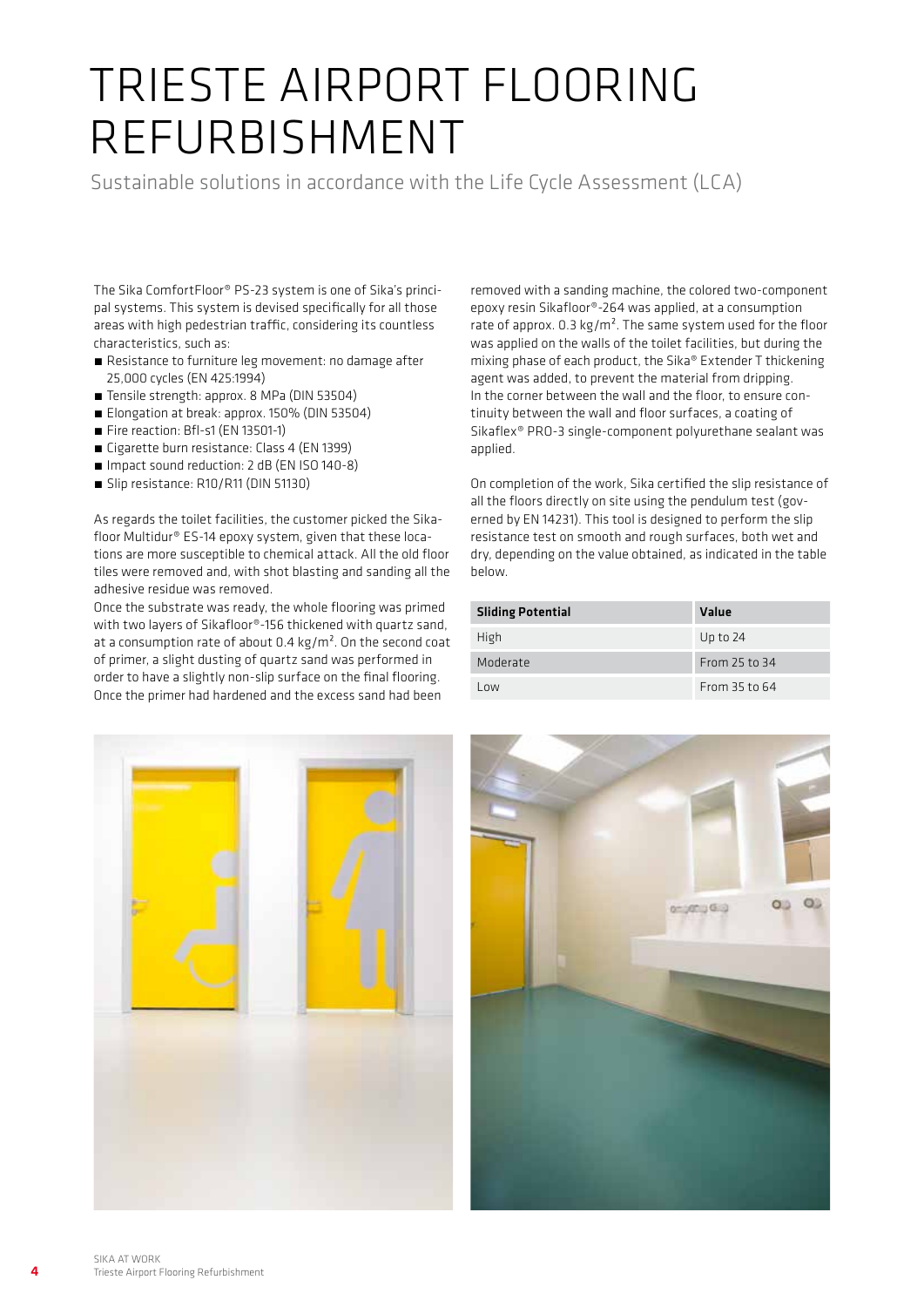The difference between this test and the inclined plane method (which provides the R rating) is that the latter has a sample of the floor to be tested applied onto a mobile ramp onto which an oil with regulated viscosity is placed. The tester wears regulated shoes and the surface is gradually inclined. When the person feels like (s)he is slipping, the angle of the inclined plane is measured, and it corresponds to an R rating. The DIN 51130 standard does not define characteristics concerning the perceived feeling of falling, and hence the feeling of slipperiness may vary from one person to another. At regulatory level, there are no laws which correlate the two tests, but based on our experience the pendulum test remains the most useful in determining in-situ the surface slipperiness of tiling.

The result achieved with the pendulum test method in the communal areas on a dry surface is a value of between 67 and 74: this result allows the flooring to be ranked as having an "extremely low" slipping potential.

On the other hand, for communal areas on wet surfaces, a value of between 25 and 33 was achieved: this result means the flooring is ranked as having "moderate" slipping potential. As regards the toilet facilities, the values obtained fall between 65 and 67 on a dry surface and between 30 and 33 on a wet surface, meaning the flooring is ranked as having "extremely low" and "moderate" slipping potential respectively.

![](_page_4_Picture_3.jpeg)

![](_page_4_Picture_4.jpeg)

#### PRODUCTS/SYSTEMSS USED

- Flooring in communal areas Sika ComfortFloor® PS-23
- 1. Sikafloor®-156
- 2. Sikafloor®-330

3 2 1

1

3. Sikafloor®-305 W

Sealant:

- 1. Ethafoam
- 2. Sika® Primer-3N
- 3. Sikaflex® PRO-3 Sikaflex® PRO-3SL SikaHyflex®-250 Facade

![](_page_4_Figure_14.jpeg)

Flooring and wall tiling in toilet facilities – Sikafloor® Multidur ES-14 1. Sikafloor®-156 2. Sikafloor®-264 2

Reinforcements: SikaDur®-30 SikaWrap®-300C Sikadur®-330 Sikadur®-31 Sika AnchorFix®-3 Sikadur®-52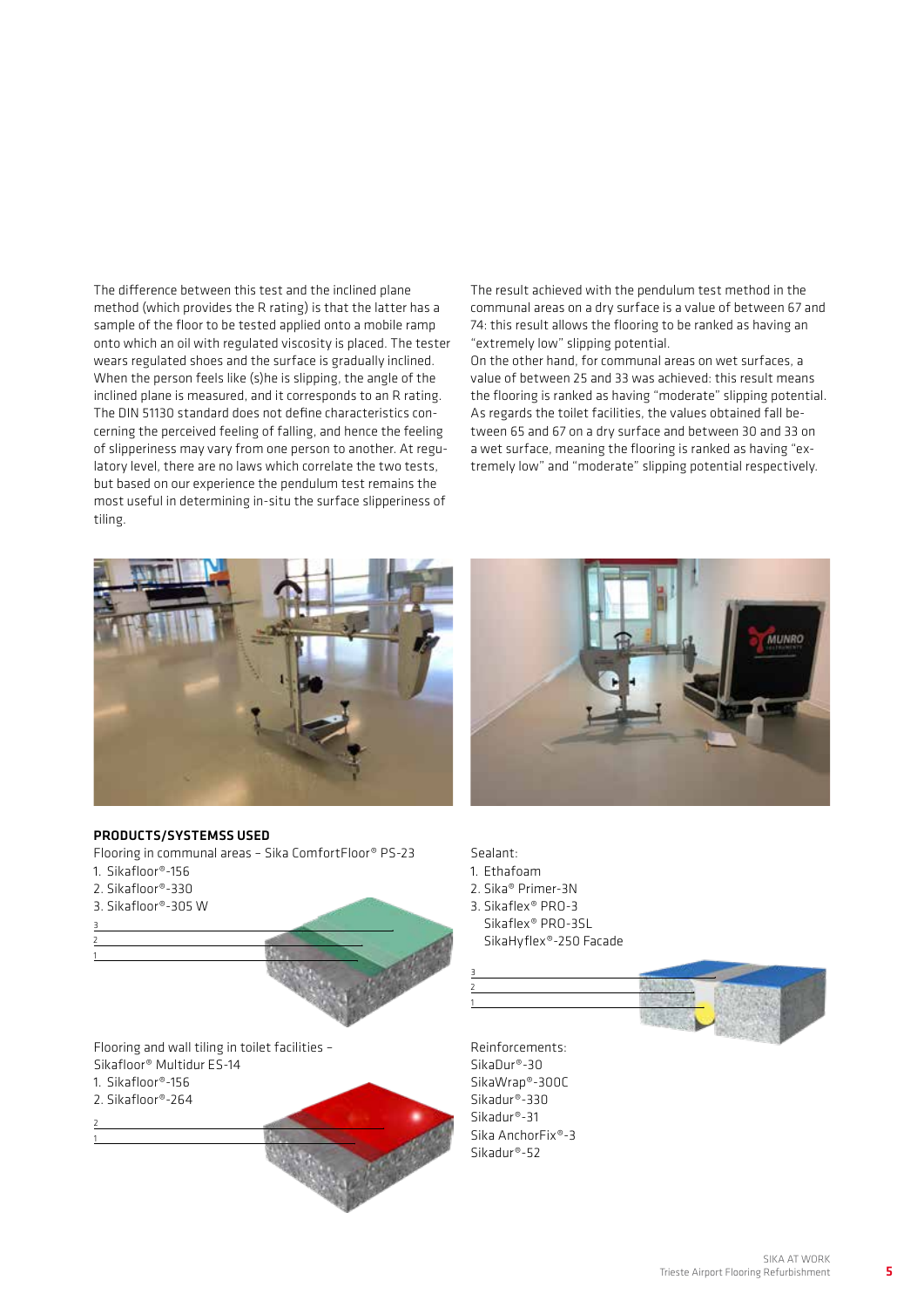Sustainable solutions in accordance with the Life Cycle Assessment (LCA)

LCA stands for Life Cycle Assessment and is a standardized method that assesses the impact of a product or system on the environment, considering the partial life cycle (from cradle to gate) or the total life cycle (from cradle to grave). This assessment includes the pre-production (therefore, extraction and production of materials as well), production, application, use and maintenance phases, as well as end of life and final disposal. The LCA procedure is standardized at international level by the ISO 14040 and 14044 standards.

![](_page_5_Figure_3.jpeg)

For this project, the LCA assessment was performed by comparing a self-leveling epoxy system initially envisaged with the Sika system implementing Sika ComfortFloor® PS-23.

| Sika System                 | Primer ( $\text{kg/m}^2$ )              | Self levelling ( $\text{kg/m}^2$ )      | Finishing ( $\text{kg/m}^2$ )             |
|-----------------------------|-----------------------------------------|-----------------------------------------|-------------------------------------------|
| Sika ComfortFloor® PS-23    | Sikafloor®-156 (0.3 kg/m <sup>2</sup> ) | Sikafloor®-330 (2.8 kg/m <sup>2</sup> ) | Sikafloor®-305 W (0.3 kg/m <sup>2</sup> ) |
|                             |                                         |                                         |                                           |
| <b>Competitor system</b>    | Primer ( $\text{kg/m}^2$ )              | Self levelling ( $kg/m2$ )              | Finishing ( $\text{kg/m}^2$ )             |
| Self levelling epoxy system | Epoxy $(0.3 \text{ kg/m}^2)$            | Epoxy (4 kg/m <sup>2</sup> )            |                                           |

#### LCA CYCLE ASSESSMENT PARAMETERS

The LCA results are identified using three indicators:

- ́ Cumulative Energy Demand (CED) The cumulative energy demand (CED) quantifies the consumption of energy resources, in other words the total quantity of primary energy from renewable and non-renewable sources.
- ́ Global Warming Potential (GWP)

The global warming potential (GWP) measures the potential contribution to climate change by focusing on greenhouse gas emissions, such as carbon dioxide (CO<sub>2</sub>), which increase<br>... the absorption of heat from the atmosphere, causing a rise in the temperature of the earth's surface.

■ Photochemical Ozone Creation Potential (POCP) Photochemical ozone creation potential (POCP), or summer smog, is the formation of reactive chemical compounds, such as ozone, through the action of the sun's rays on volatile organic compounds (VOC) and nitrogen oxides (NOx). It is common in large cities, where large quantities of VOC and NOx are released (for example, industrial emissions and vehicles) and in particular during the summer when solar radiation is more intense.

In order to assess the LCA, the airport life was assumed as lasting 60 years, during which the epoxy system used is to be restored every 5 years, whereas the Sika ComfortFloor® PS-23 system is to have a partial refurbishment with Sikafloor®-305 W in the tenth year and total refurbishment with Sikafloor®-330 and Sikafloor®-305 W in the twentieth year. Moreover, the simulation considered the distance from the production site (approx. 1,000 km), the distance from the disposal site (approx. 100 km) and all the resources necessary for cleaning the flooring used over 60 years of life of the facility.

![](_page_5_Picture_13.jpeg)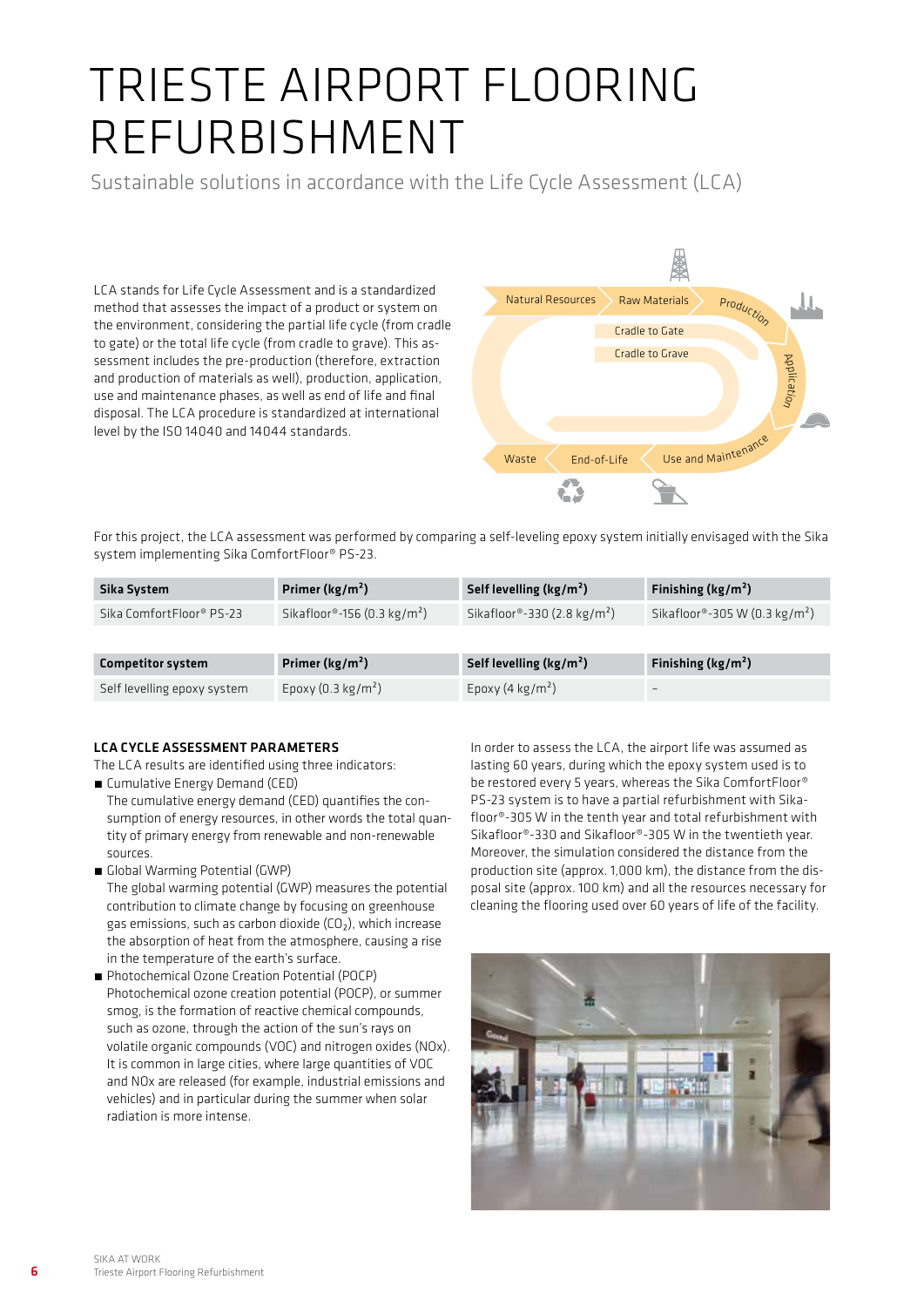#### **RESULTS**

The following graphs show, in the form of a percentage, the impacts of the indicators outlined above (CED, GWP, POCP) on all 5,000 m<sup>2</sup> of Sika Comfortfloor<sup>®</sup> PS-23 in comparison with a self-leveling epoxy system.

From what can be seen from the tables below, the epoxy system has 61% more global warming potential than the Sika Comfortfloor® PS-23 system. Also, in terms of the total quantity of energy from renewable and non-renewable sources (CED), the result is in favour of the Sika system, with 50% less

energy consumed compared with the epoxy system. The difference is even more evident if we look at the Photochemical Ozone Creation Potential (POCP) graph, where the impact of the epoxy cycle is 72% higher compared with the Sika system.

Global Warming Potential (CWP) [kg CO<sub>2</sub>-eq/5,000 m<sup>2</sup>) after 60 years

![](_page_6_Figure_5.jpeg)

![](_page_6_Figure_6.jpeg)

![](_page_6_Figure_7.jpeg)

#### Photochemical Ozone Creation Potential (POCP) [kg C<sub>2</sub>H<sub>4</sub>-gq/5,000 m<sup>2</sup>) after 60 years

![](_page_6_Figure_9.jpeg)

![](_page_6_Picture_10.jpeg)

![](_page_6_Picture_11.jpeg)

#### CONCLUSIONS

Thanks to the LCA assessment, the potential environmental impacts of the systems throughout the life cycle can be assessed, to demonstrate that a contribution to sustainable construction can be made by choosing Sika ComfortFloor®: a long-lasting, high-performance flooring system with low energy consumption levels compared with traditional epoxy systems, affording high resistance, fewer maintenance requirements (less cleaning) and a considerable reduction in operating costs during its useful life. The frequency of the refurbishment of the Sika ComfortFloor® system is lower than that of the competitor's epoxy solution, as is the frequency of cleaning, which helps reduce the economic costs during the useful life of the building. The project has enabled Sika to demonstrate its expertise and experience in terms of sustainability, including all quantitative contributions relating to a bespoke high-performance flooring system to meet the needs of the customer from a technical, financial and environmental perspective.

7